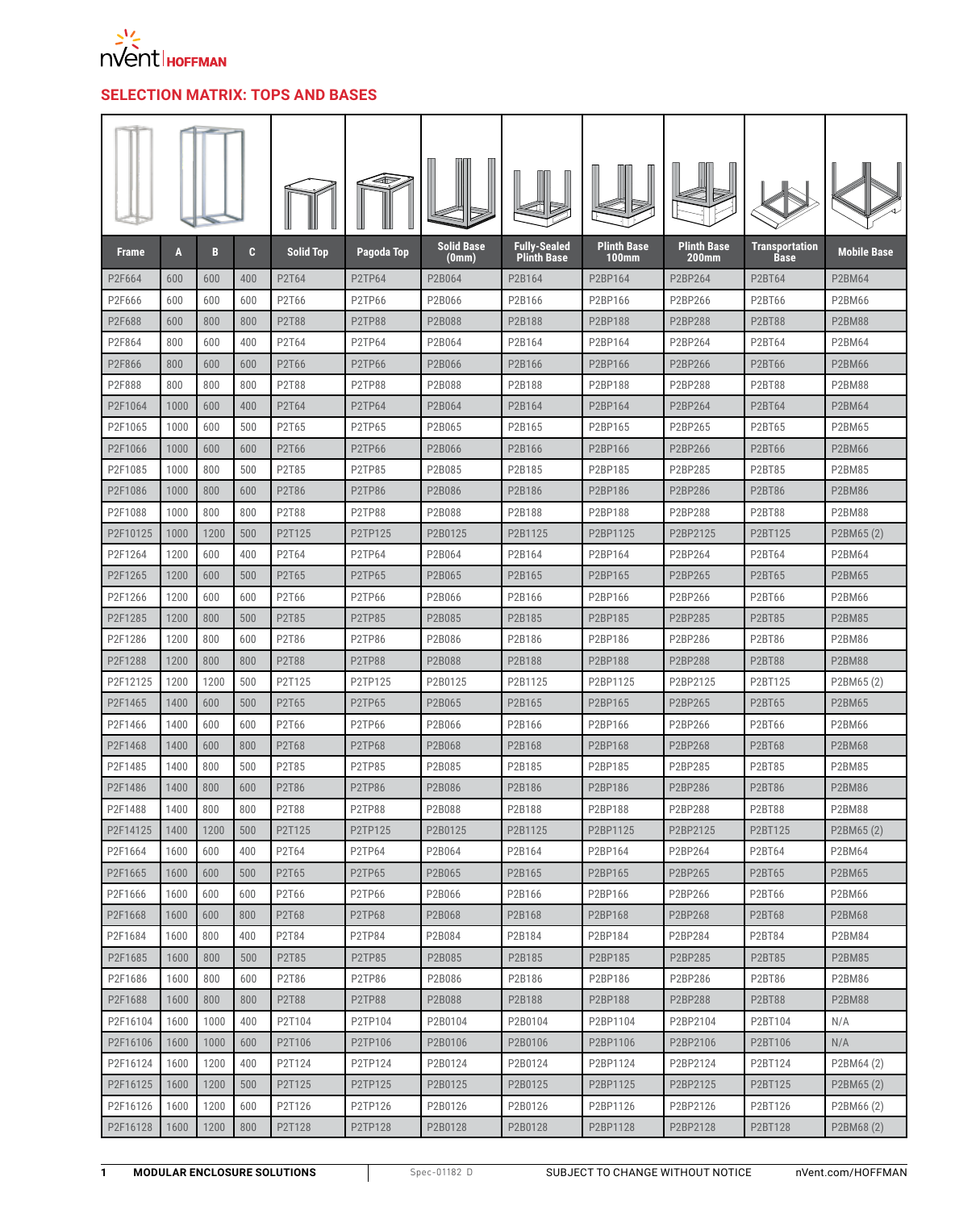

| <b>Frame</b>         | A            | В            | C.         | <b>Solid Top</b> | Pagoda Top                      | <b>Solid Base</b><br>(0mm) | <b>Fully-Sealed</b><br><b>Plinth Base</b> | <b>Plinth Base</b><br><b>100mm</b> | Plinth Base<br>200 <sub>mm</sub> | <b>Transportation</b><br><b>Base</b> | <b>Mobile Base</b> |
|----------------------|--------------|--------------|------------|------------------|---------------------------------|----------------------------|-------------------------------------------|------------------------------------|----------------------------------|--------------------------------------|--------------------|
| P2F16164             | 1600         | 1600         | 400        | P2T164           | P2TP164                         | P2B0164                    | P2B0164                                   | P2BP1164                           | P2BP2164                         | P2BT164                              | P2BM84 (2)         |
| P2F16165             | 1600         | 1600         | 500        | P2T165           | P2TP165                         | P2B0165                    | P2B0165                                   | P2BP1165                           | P2BP2165                         | P2BT165                              | P2BM85(2)          |
| P2F16166             | 1600         | 1600         | 600        | P2T166           | P2TP166                         | P2B0166                    | P2B0166                                   | P2BP1166                           | P2BP2166                         | P2BT166                              | P2BM86 (2)         |
| P2F16168             | 1600         | 1600         | 800        | P2T168           | P2TP168                         | P2B0168                    | P2B0168                                   | P2BP1168                           | P2BP2168                         | P2BT168                              | P2BM88 (2)         |
| P2F1845              | 1800         | 400          | 500        | P2T45            | <b>P2TP45</b>                   | P2B045                     | P2B145                                    | P2BP145                            | P2BP245                          | <b>P2BT45</b>                        | <b>P2BM45</b>      |
| P2F1846              | 1800         | 400          | 600        | P2T46            | P <sub>2</sub> TP <sub>46</sub> | P2B046                     | P2B146                                    | P2BP146                            | P2BP246                          | <b>P2BT46</b>                        | <b>P2BM46</b>      |
| P2F1864              | 1800         | 600          | 400        | P2T64            | <b>P2TP64</b>                   | P2B064                     | P2B164                                    | P2BP164                            | P2BP264                          | P2BT64                               | <b>P2BM64</b>      |
| P2F1865              | 1800         | 600          | 500        | P2T65            | <b>P2TP65</b>                   | P2B065                     | P2B165                                    | P2BP165                            | P2BP265                          | <b>P2BT65</b>                        | P2BM65             |
| P2F1866              | 1800         | 600          | 600        | P2T66            | P2TP66                          | P2B066                     | P2B166                                    | P2BP166                            | P2BP266                          | P2BT66                               | <b>P2BM66</b>      |
| P2F1868              | 1800         | 600          | 800        | P2T68            | <b>P2TP68</b>                   | P2B068                     | P2B168                                    | P2BP168                            | P2BP268                          | <b>P2BT68</b>                        | <b>P2BM68</b>      |
| P2F1884              | 1800         | 800          | 400        | P2T84            | <b>P2TP84</b>                   | P2B084                     | P2B184                                    | P2BP184                            | P2BP284                          | P2BT84                               | <b>P2BM84</b>      |
| P2F1885              | 1800         | 800          | 500        | P2T85            | <b>P2TP85</b>                   | P2B085                     | P2B185                                    | P2BP185                            | P2BP285                          | <b>P2BT85</b>                        | <b>P2BM85</b>      |
| P2F1886              | 1800         | 800          | 600        | P2T86            | P2TP86                          | P2B086                     | P2B186                                    | P2BP186                            | P2BP286                          | P2BT86                               | <b>P2BM86</b>      |
| P2F1888              | 1800         | 800          | 800        | <b>P2T88</b>     | P2TP88                          | P2B088                     | P2B188                                    | P2BP188                            | P2BP288                          | <b>P2BT88</b>                        | <b>P2BM88</b>      |
| P2F18104             | 1800         | 1000         | 400        | P2T104           | P2TP104                         | P2B0104                    | P2B1104                                   | P2BP1104                           | P2BP2104                         | P2BT104                              | N/A                |
| P2F18105             | 1800         | 1000         | 500        | P2T105           | P2TP105                         | P2B0105                    | P2B1105                                   | P2BP1105                           | P2BP2105                         | P2BT105                              | N/A                |
| P2F18106             | 1800         | 1000         | 600        | P2T106           | P2TP106                         | P2B0106                    | P2B1106                                   | P2BP1106                           | P2BP2106                         | P2BT106                              | N/A                |
| P2F18108             | 1800         | 1000         | 800        | P2T108           | P2TP108                         | P2B0108                    | P2B1108                                   | P2BP1108                           | P2BP2108                         | P2BT108                              | N/A                |
| P2F18124             | 1800         | 1200         | 400        | P2T124           | P2TP124                         | P2B0124                    | P2B1124                                   | P2BP1124                           | P2BP2124                         | P2BT124                              | P2BM64 (2)         |
| P2F18125             | 1800         | 1200         | 500        | P2T125           | P2TP125                         | P2B0125                    | P2B1125                                   | P2BP1125                           | P2BP2125                         | P2BT125                              | P2BM65(2)          |
| P2F18126             | 1800         | 1200         | 600        | P2T126           | P2TP126                         | P2B0126                    | P2B1126                                   | P2BP1126                           | P2BP2126                         | P2BT126                              | P2BM66 (2)         |
| P2F18128             | 1800         | 1200         | 800        | P2T128           | P2TP128                         | P2B0128                    | P2B1128                                   | P2BP1128                           | P2BP2128                         | P2BT128                              | P2BM68 (2)         |
| P2F18164             | 1800         | 1600         | 400        | P2T164           | P2TP164                         | P2B0164                    | P2B1164                                   | P2BP1164                           | P2BP2164                         | P2BT164                              | P2BM84 (2)         |
| P2F18165             | 1800         | 1600         | 500        | P2T165           | P2TP165                         | P2B0165                    | P2B1165                                   | P2BP1165                           | P2BP2165                         | P2BT165                              | P2BM85 (2)         |
| P2F18166             | 1800         | 1600         | 600        | P2T166           | P2TP166                         | P2B0166                    | P2B1166                                   | P2BP1166                           | P2BP2166                         | P2BT166                              | P2BM86 (2)         |
| P2F18168<br>P2F18185 | 1800<br>1800 | 1600<br>1800 | 800<br>500 | P2T168<br>P2T185 | P2TP168<br>P2TP185              | P2B0168<br>P2B0185         | P2B1168<br>P2B1185                        | P2BP1168<br>P2BP1185               | P2BP2168<br>P2BP2185             | P2BT168<br>P2BT185                   | P2BM88 (2)<br>N/A  |
| P2F18186             | 1800         | 1800         | 600        | P2T186           | P2TP186                         | P2B0186                    | P2B1186                                   | P2BP1186                           | P2BP2186                         | P2BT186                              | N/A                |
| P2F18188             | 1800         | 1800         | 800        | P2T188           | P2TP188                         | P2B0188                    | P2B1188                                   | P2BP1188                           | P2BP2188                         | P2BT188                              | N/A                |
| P2F2045              | 2000         | 400          | 500        | P2T45            | P2TP45                          | P2B045                     | P2B145                                    | P2BP145                            | P2BP245                          | <b>P2BT45</b>                        | <b>P2BM45</b>      |
| P2F2046              | 2000         | 400          | 600        | P2T46            | P2TP46                          | P2B046                     | P2B146                                    | P2BP146                            | P2BP246                          | P2BT46                               | P2BM46             |
| P2F2064              | 2000         | 600          | 400        | P2T64            | P2TP64                          | P2B064                     | P2B164                                    | P2BP164                            | P2BP264                          | P2BT64                               | <b>P2BM64</b>      |
| P2F2065              | 2000         | 600          | 500        | P2T65            | P2TP65                          | P2B065                     | P2B165                                    | P2BP165                            | P2BP265                          | P2BT65                               | P2BM65             |
| P2F2066              | 2000         | 600          | 600        | P2T66            | P2TP66                          | P2B066                     | P2B166                                    | P2BP166                            | P2BP266                          | <b>P2BT66</b>                        | <b>P2BM66</b>      |
| P2F2068              | 2000         | 600          | 800        | P2T68            | P2TP68                          | P2B068                     | P2B168                                    | P2BP168                            | P2BP268                          | P2BT68                               | <b>P2BM68</b>      |
| P2F2084              | 2000         | 800          | 400        | P2T84            | P2TP84                          | P2B084                     | P2B184                                    | P2BP184                            | P2BP284                          | P2BT84                               | P2BM84             |
| P2F2085              | 2000         | 800          | 500        | P2T85            | P2TP85                          | P2B085                     | P2B185                                    | P2BP185                            | P2BP285                          | <b>P2BT85</b>                        | <b>P2BM85</b>      |
| P2F2086              | 2000         | 800          | 600        | P2T86            | P2TP86                          | P2B086                     | P2B186                                    | P2BP186                            | P2BP286                          | <b>P2BT86</b>                        | <b>P2BM86</b>      |
| P2F2088              | 2000         | 800          | 800        | P2T88            | P2TP88                          | P2B088                     | P2B188                                    | P2BP188                            | P2BP288                          | <b>P2BT88</b>                        | <b>P2BM88</b>      |
| P2F20810             | 2000         | 800          | 1000       | P2T810           | P2TP810                         | P2B0810                    | P2B1810                                   | P2BP1810                           | P2BP2810                         | P2BT810                              | P2BM810            |
| P2F20105             | 2000         | 1000         | 500        | P2T105           | P2TP105                         | P2B0105                    | P2B1105                                   | P2BP1105                           | P2BP2105                         | P2BT105                              | N/A                |
| P2F20106             | 2000         | 1000         | 600        | P2T106           | P2TP106                         | P2B0106                    | P2B1106                                   | P2BP1106                           | P2BP2106                         | P2BT106                              | N/A                |
| P2F20108             | 2000         | 1000         | 800        | P2T108           | P2TP108                         | P2B0108                    | P2B1108                                   | P2BP1108                           | P2BP2108                         | P2BT108                              | N/A                |